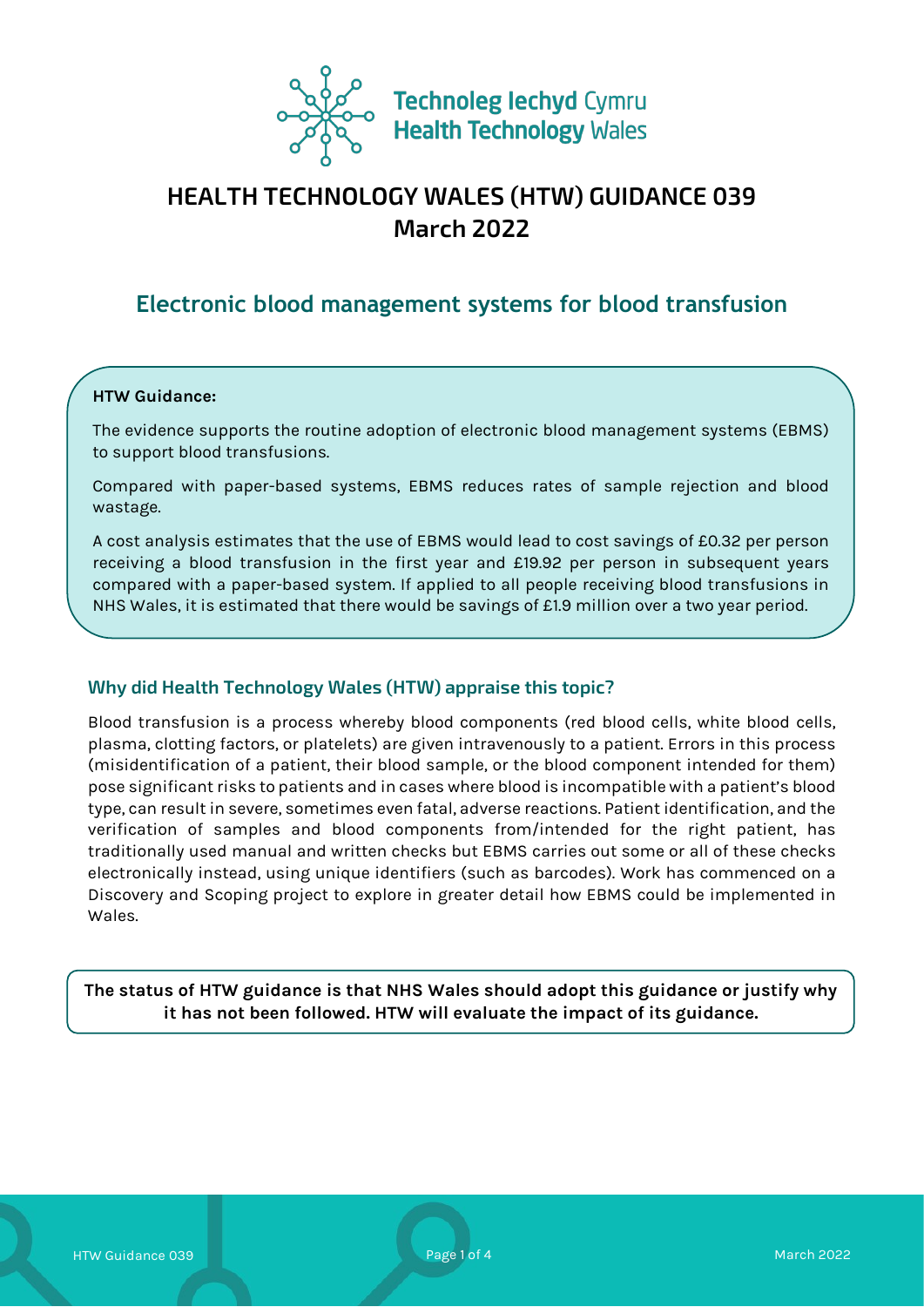### **Evidence Summary**

Refer to Evidence Appraisal Report 039 (EAR039) for a full report of the evidence supporting this Guidance.

We searched for evidence that could be used to answer the review question: What is the clinical and cost effectiveness of electronic blood management systems (EBMS) compared to standard methods of blood management? For the purposes of this appraisal, EBMS describes any electronic system used to check and/or verify identification of patients, blood samples, or blood units at any stage of the transfusion process.

We identified ten studies comparing the effectiveness of EBMS to alternative blood tracking and verification processes during transfusions, usually 'manual' processes, such as use of written documentation and verification of identification/samples by a second staff member. Two studies were multicentre comparisons of EBMS to manual processes; the remainder were single centre studies measuring outcomes before and after implementation of EBMS.

There is some evidence to suggest that EBMS is associated with lower rates of incorrect transfusions, 'wrong blood in tube' errors, sample rejection and blood wastage. However, many of the studies did not report any statistical measures of effect sizes, and for some outcomes events rates are very low, meaning it is difficult to accurately quantify the possible benefits of EBMS. Potential risks of bias within the included studies also reduces the certainty of the evidence.

No health economic studies were included in Evidence Appraisal Report 039. We developed a cost analysis, from the Welsh NHS perspective, which compared EBMS with a paper-based system, based on estimates of staff resource use to which the unit costs staff time were applied. The base case results of the cost analysis estimated that EBMS could save £0.32 per person in the first year and £19.93 per person in each subsequent year compared with a paper-based system. The results are sensitive to changes in the population size and in staff time using EBMS.

The appropriate mechanism for patient engagement was determined and the patient perspective was considered where possible.

#### **Appraisal Panel considerations**

- The appraisal panel heard from experts that errors during transfusion, whilst rare, are potentially serious and life threatening events and therefore represent a significant clinical risk to patient safety. In addition, when they occur, they are resource intensive and investigating the root causes is time consuming. Patient and public involvement representatives welcomed any technology that could improve patient safety during transfusion, and also minimise the need for sample rejection, since resampling can be inconvenient and unpleasant for patients, especially those with a needle phobia.
- In considering the evidence available, some important perspectives were acknowledged by the HTW researchers and Appraisal Panel members. Some of the outcomes measured are rare events, which makes it difficult to measure the effectiveness of EBMS with certainty, andthe 'before and after' study design that was adopted in most of the studies reviewed leads to an unavoidable introduction of the risk of bias. On the other hand, EBMS is a digital health technology, and it was noted that according to the widely accepted NICE Evidence Standards [Framework for Digital Technologies,](https://www.nice.org.uk/corporate/ecd7) the level of evidence available is appropriate for the clinical situation and for this type of digital health technology.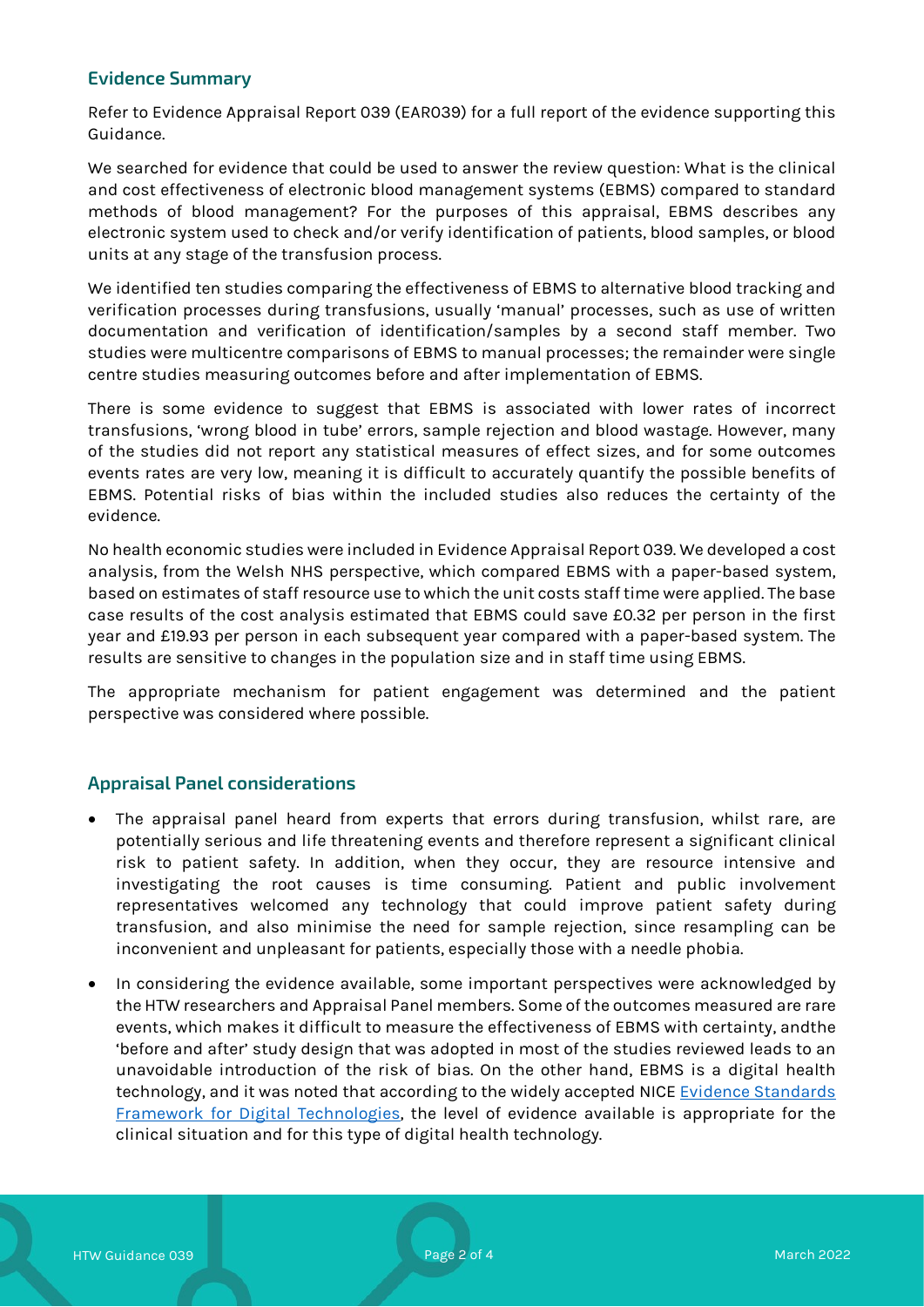- The Appraisal Panel concluded that the evidence available is of sufficient quality and certainty to inform their decision-making processes and that the use of EBMS is likely to reduce the rate of sample rejection and blood wastage as compared with a conventional paper-based system. When considering the evidence on rates of incorrect transfusions, the Appraisal Panel agreed that because these occur infrequently, a reduction in these resulting from the introduction of EBMS could not be demonstrated definitively in the clinical studies.
- The Appraisal Panel considered the results of the HTW cost consequence analysis and discussed the feasibility of model inputs and estimated costs with the clinical experts. It was agreed that the clinical and laboratory staff time estimates in the model are likely to be feasible, given that one nurse rather than two is required at the bedside for obtaining blood samples, and that the base case population size (which did not include people receiving 'group and save' samples) is likely to be a conservative assumption. An expert commented that the cost for Bloodtrack hardware that was used in the cost analysis may be overestimated, since hardware costs have decreased since the publication of the study from which the cost was sourced. The Appraisal Panel also noted that the results of the cost analysis depend on the exact EBMS modules that are required in Wales and that, since the cost of the system used in the model was based on the introduction of a full 'vein-to-vein' system in Oxford University Hospitals, it is likely to be more expensive that the one that is relevant to this appraisal. The Appraisal Panel further acknowledged that the model employed a pragmatic approach which focused on implementation costs and potential savings in staff time. No consideration was given to the costs of other outcomes such as incorrect transfusions and wrong blood in tube events, due to the difficulties in obtaining data relating to the clinical impact of these rare events. Overall, the Appraisal Panel agreed with the approach taken in the HTW cost consequence analysis and judged that the adoption of EBMS is likely to be cost saving when compared with a paper-based system and, if anything, may be under-estimated in the current cost consequence analysis.
- The Appraisal Panel concluded that improvements in patient safety from the use of EBMS are likely, that the costs savings estimated by HTW's health economic analysis are plausible and that the case for routine adoption is therefore supported by the evidence.
- The Appraisal Panel heard from experts that a laboratory information management system, Laboratory Information Network Cymru (LINC), is due to be introduced in Wales, which will include blood ordering capabilities. To extend this system to deliver a full 'vein-to-vein' service, additional EBMS modules would need to be introduced at the start and end of the process. It was concluded that consideration of all aspects of such a 'vein-to-vein' system was beyond the scope of the evidence considered in this appraisal, which focussed on blood transfusion delivery and potential improvements in patient safety.
- The Appraisal Panel noted the following issues which will require careful consideration in the adoption of EBMS in NHS Wales:
	- o The need for appropriate staff training, both during the initial roll-out of the system and during ongoing establishment.
	- $\circ$  The need to ensure compliance and integration with existing standards used in blood transfusion management.
	- o The consideration of a 'pilot' project before proceeding to 'country-wide' adoption in order to mitigate possible risks such as incompatibility or redundancy with existing systems (such as LINC).